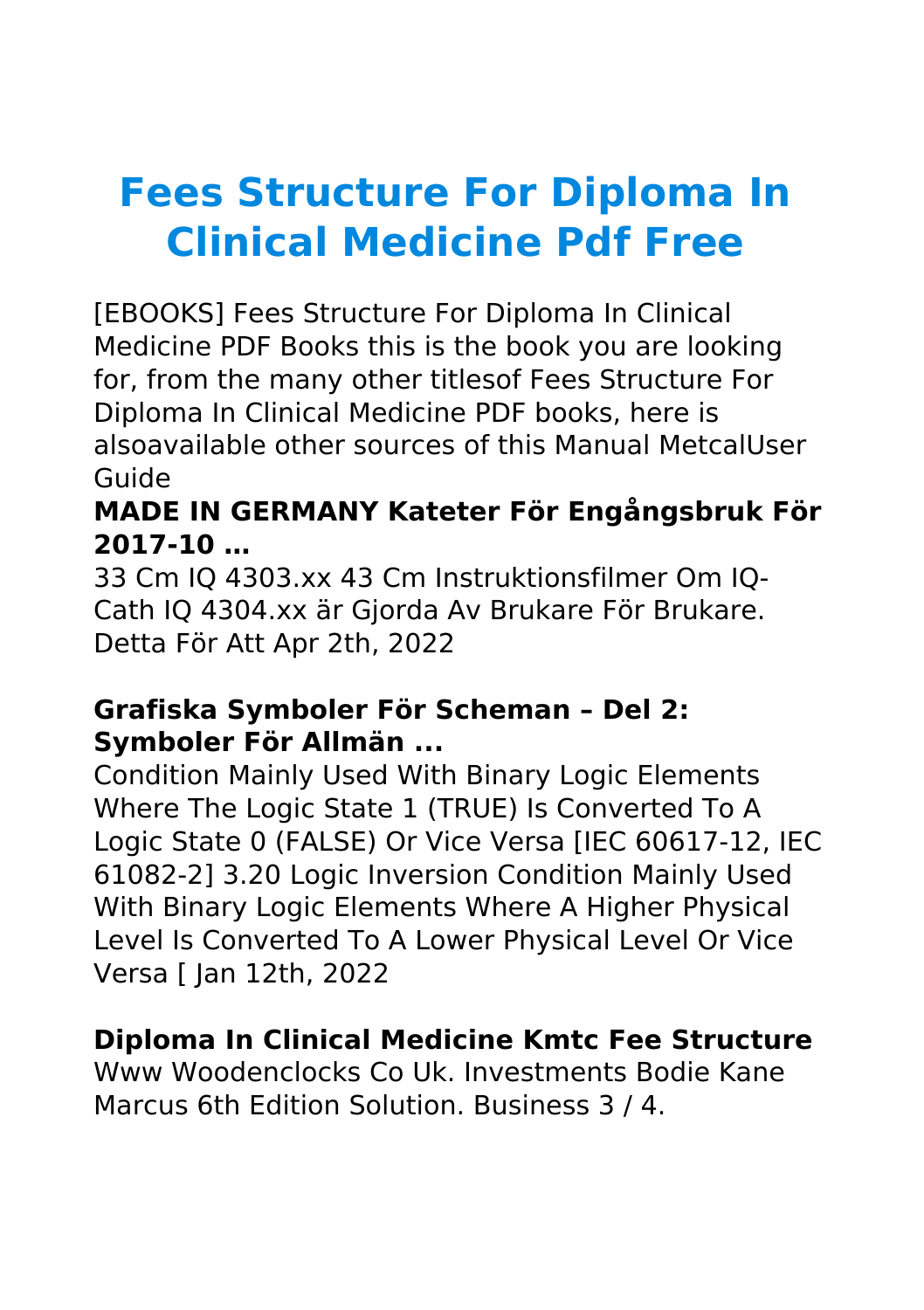Mathematics Word Problem Question And Answer. Cat G3412 Ta Gas Engine 1500rpm. Drugs In American Society 8th Edition. Reteaching Activity Economics. Feb 14th, 2022

# **APPENDIX B - CRIMINAL FEES AND COSTS SCHEDULE I. FEES AND ...**

CIRCUIT COURT CLERK'S MANUAL - CRIMINAL CRIMINAL FEES AND COSTS SCHEDULE PAGE B-1 Office Of The Executive Secretary Department Of Judicial Services Rev: 8/15 APPENDIX B - CRIMINAL FEES AND COSTS SCHEDULE . I. FEES AND COSTS (A-C) A. Abandoned Vehicle Costs Costs Assessed For Recovering Expenses To Remove Or Store An Abandoned Vehicle. May 2th, 2022

#### **Program Name Duration 3rd Sem Fees 5th Sem Fees In Years (Rs.)**

3rd Sem Fees (Rs.) 5th Sem Fees (Rs.) M. A. ‐ Advertising & Marketing Management 2 87500 M. A. ‐ Fashion Retail Management 2 52500 M. A. ‐ Film & TV Production 2 52500 M.A. ‐ Applied Psychology 2 39500 M.A. ‐ Clinical Psychology 2 39500 M.A. ‐ Counselling Psychology 2 39500 M.A. ‐ Development Studies 2 39500 M.A. ‐ OB 2 39500 Jan 4th, 2022

# **Training Fees Training Fees\* Additional Charges: Payment ...**

Dubai Central Laboratory Department:ةيميظنتلا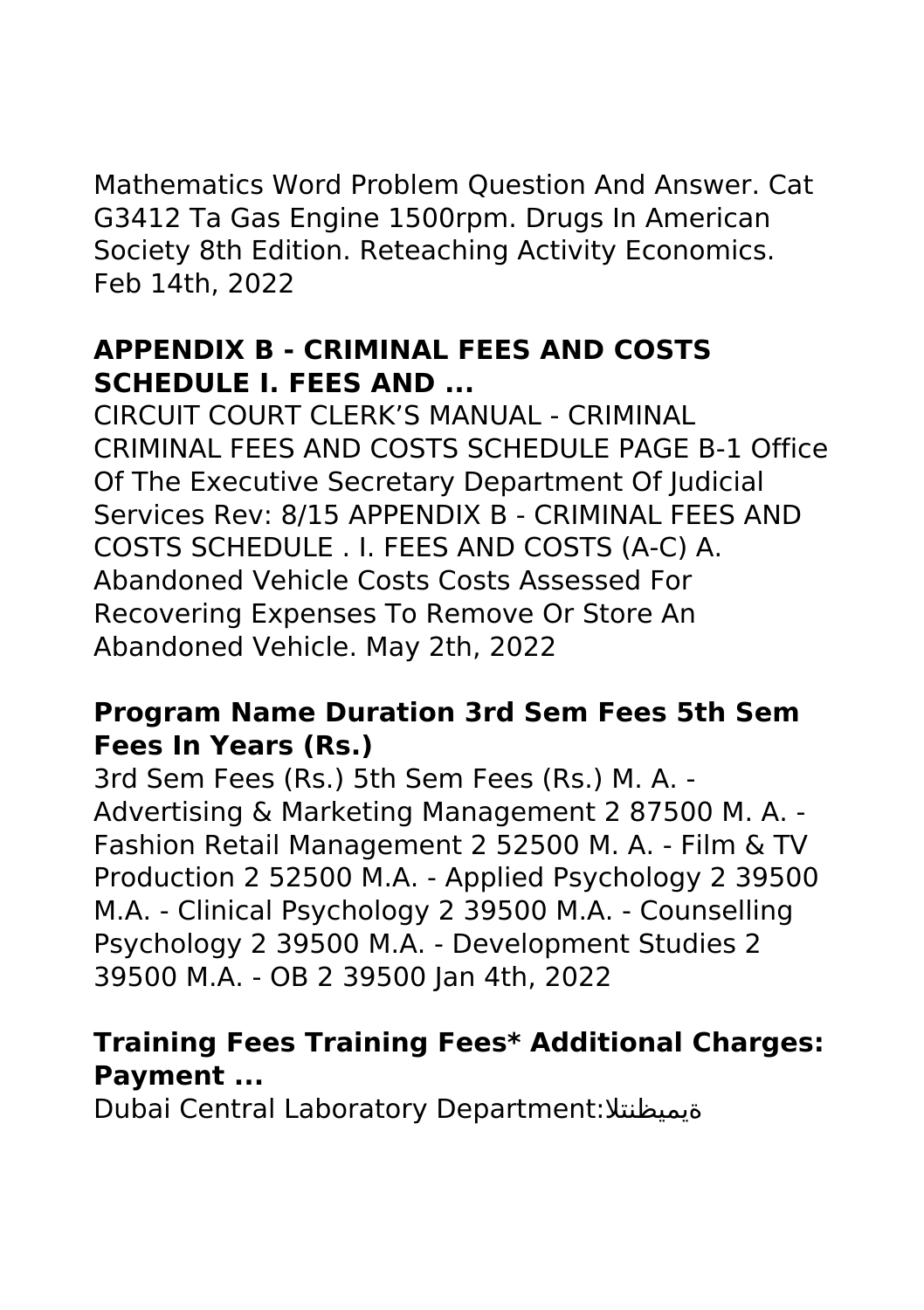ةيبيردتلا جماربلل ةيبيردتلا ةمدقملا تاهجلل :Title Document External For Fees Training ةيجراخلا موسر تارودلا Customers:ةقيثولا ناونع DMDoc Ref.-DCL F DC 04/2019 Feb 2 : .No .Rev 13/03/2019 : Issue Of Date مقر ةقيثولا:02 8th, 2022

# **MEDICAL COLLEGES Govt.Quota Fees Quota Fees (in NRI Quota ...**

Gujarat Medical Education And Research Society (GMERS) Medical College, Dharpur Village, Patan-Unjha Highway, Dharpur, Patan-384265 SFI North Gujarat 150 Permitted 3.00 7.86 17000\$ 18 Gujarat Medical Education And Research Society (GMERS) Medical College, Halar Road, Nanakwada, Valsad 396001 SFI South Gujarat 150 Permitted 3.00 7.86 17000\$ 19 ... May 8th, 2022

# **SCHEDULE OF FEES COURSE FEES - County College Of Morris**

ART 132 3D Design . \$75 ART 219. Painting I \$75. ART 220 Painting II. \$75 ART 228. Sculpture I \$75 ... ENR 236 Engineering Circuit Analysis Lab I. \$60 ENR 238. Engineering Circuit Analysis Lab II \$60 ... Graphic Design I \$75. GRD 215 Commercial Illustration. \$75 GRD 218. Typography II \$75. GRD 220 Graphic Design II. \$75 GRD 230 Computer ... May 5th, 2022

# **Co-Funded Advanced Learner Loans Fee Fees @ 1/2 Full Fees ...**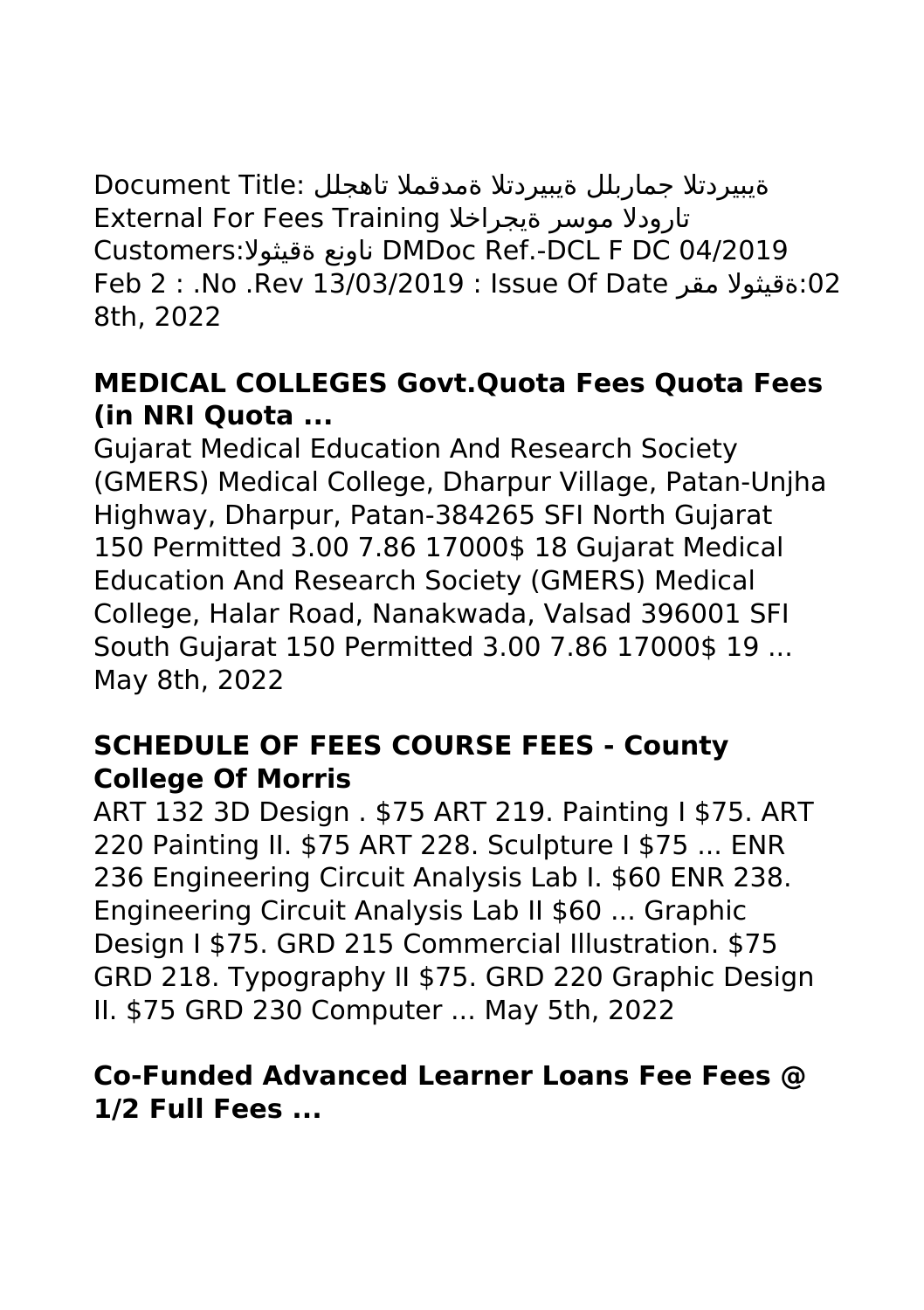50083314 BTEC L2 Extended Certificate In Animal Care 1 N/A 2176 N/A 5008575X NPTC Level 2 Diploma In Agriculture 1 2212.5 4425 N/A 50077727 Diploma In Public Services 1 1286.5 2573 N/A 60132589 Level 2 BTEC First Certificate In Public Services 1 N/A 1265 N/A 60068164 Level 2 - BTEC First Extended Certificate In Business 1 N/A 1987 N/A Mar 10th, 2022

# **Attorney Fees And Liability Insurance: Recovering Fees ...**

Litigation News And Analysis • Legislation • Regulation • Expert Commentary INSURANCE COVERAGE Westlaw Journal VOLUME 25, ISSUE 21 / FEBRUARY 27, 2015 Attorney Fees And Liability Insurance: Recovering Fees Paid To Plaintiffs And Fees Incurred By Policyholders By William G. Passannan Apr 16th, 2022

# **Course Center And Offer Fees Dates Transfer Fees Remarks ...**

Telc Deutsch B1 Telc Deutsch B2 Telc Deutsch C1 Hochschule EUR 130.-EUR 130.-EUR 195.-Registration Deadline Is 23 Days Before The Test Date. Later Registrations Will Only Be Accepted Upon Agreement And For An Additional Fee Of EUR 14.-. Unfortunately, Telc Exams Will N Apr 3th, 2022

# **ESTIMATED FEES FOR 2018 ESTIMATION OF FEES PAYABLE …**

BSc(Hons) Bachelor Of Science Honours 22 920.00 MSc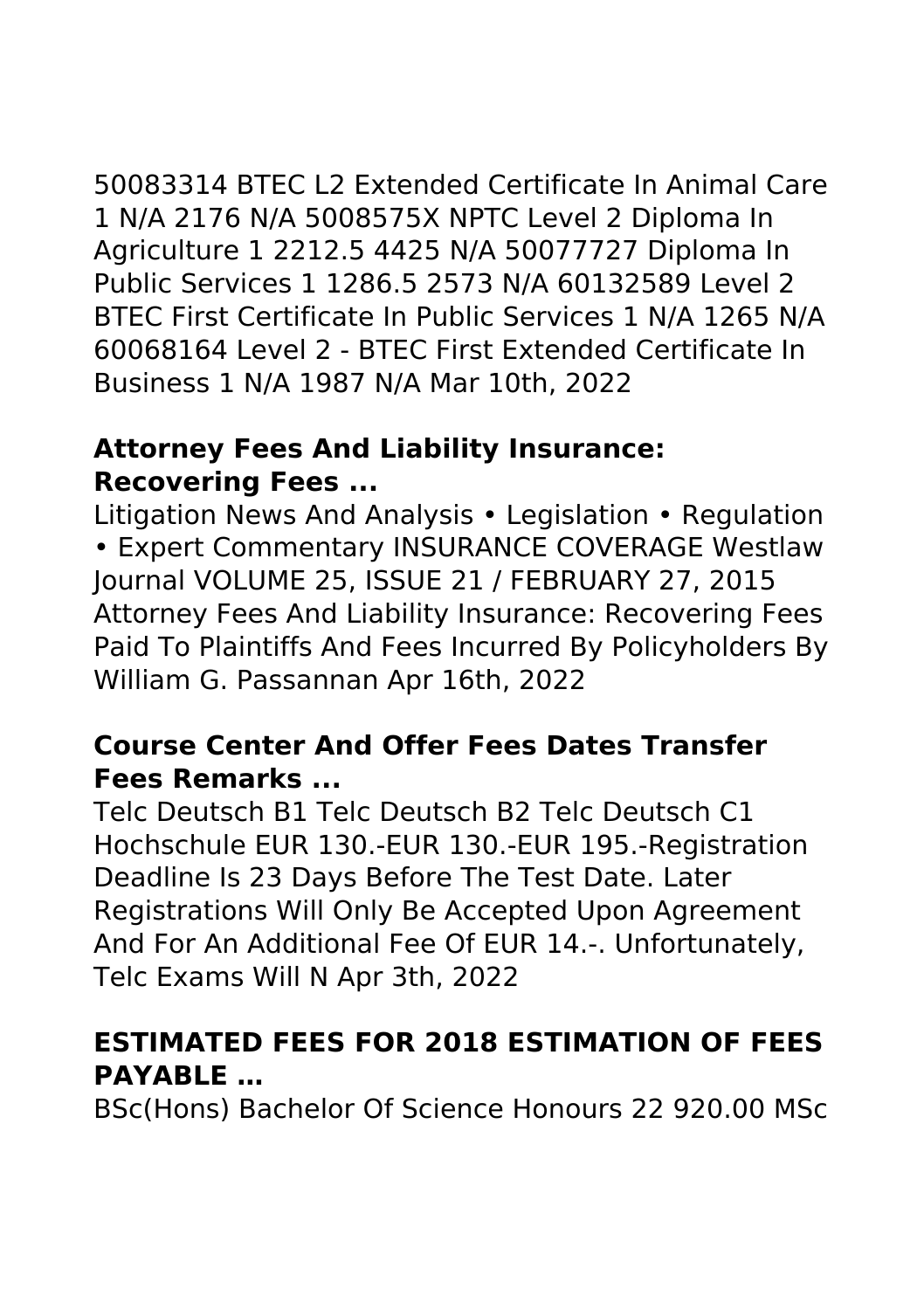Master Of Science 27 990.00 PhD Doctor Of Philosophy 31 070.00 FEES PER MODULE - 2018 SCHOOL OF HUMAN & SOCIAL SCIENCES ABE1531 TECHNICAL COMMUNICATION 1 800.00 AFC1542 AFRICAN CIVILI Mar 3th, 2022

# **ESTIMATED FEES FOR 2020 ESTIMATION OF FEES PAYABLE …**

BSc(Hons) Bachelor Of Science Honours 25,430.00 12,860.00 - - MSc Master Of Science 31,060.00 15,660.00 - - PhD Doctor Of Philosophy 34,490.00 17,160.00 - - FEES PER MODULE - 2020 SCHOOL OF HUMAN & SOCIAL SCIENCES ABE1531 TECHNICAL COMM Mar 5th, 2022

#### **BUSINESS LICENSE FEES (ALL FEES WILL BE CHARGED AT 50% …**

BUSINESS LICENSE FEES (ALL FEES WILL BE CHARGED AT 50% Of LISTED PRICES DURING FY 20-21 ONLY) 2 Beauty Salon (Skin And Nail Care) (New License) \$360 Beauty Salon (Skin And Nail Care) (Renewal) \$145 Beauty Technician (New License) Beauty Technician (Renewal) \$220 \$145 May 16th, 2022

# **Solid Waste Fees, Motor Vehicle GT-800037 R. 12/17 Fees ...**

A \$1 Per Use Surcharge Applies To The Use Of A Motor Vehicle By A Member Of A Car-sharing Service For A Period Of Less Than 24 Hours. If The Member Uses The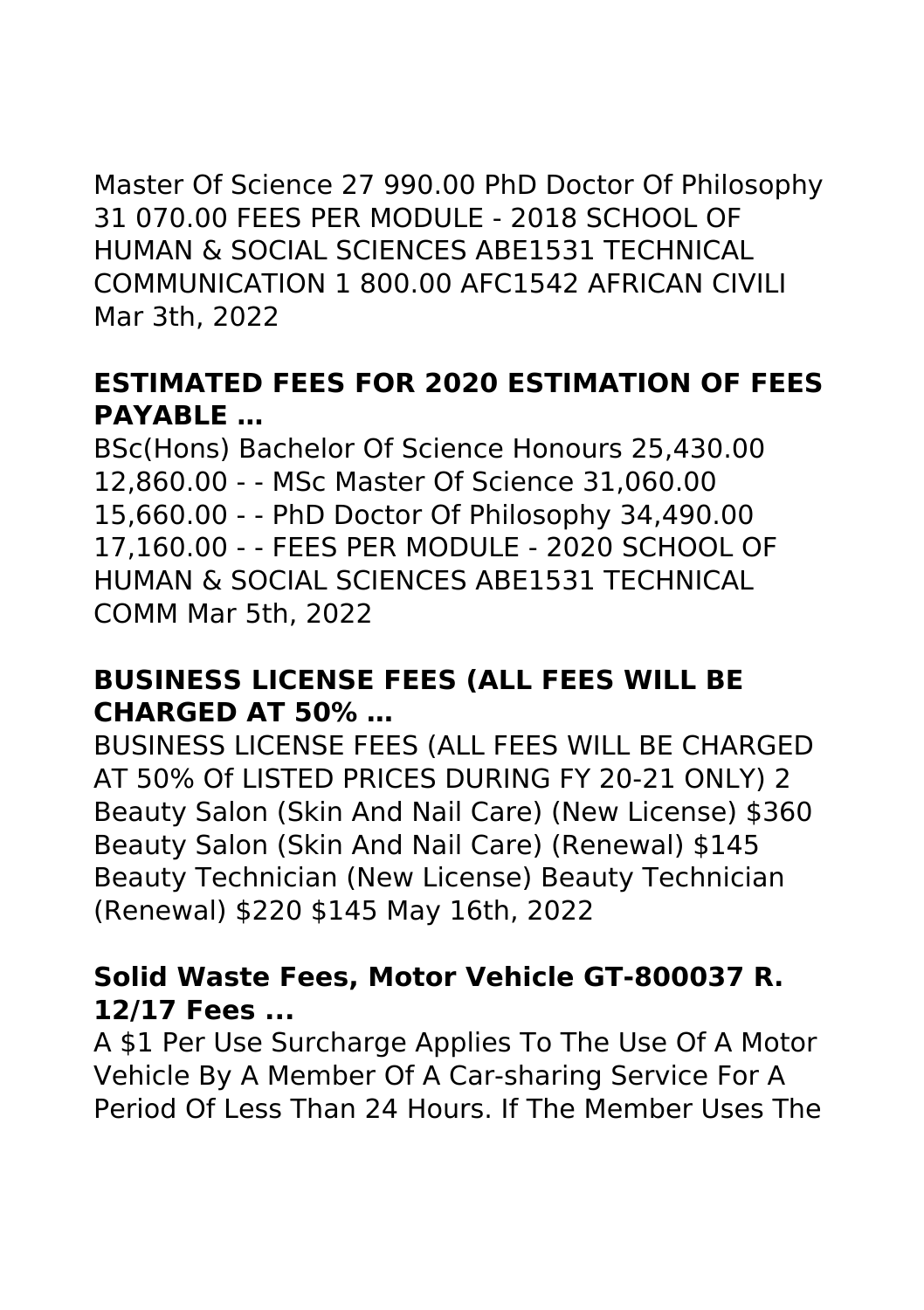Motor Vehicle For 24 Hours Or More In A Single Use, The \$2 Per Day Surcharge Applies. Rental Dealers Are Required To Separately State The Surcha Feb 8th, 2022

#### **DME MAC Jurisdiction C Drug Fees, Pharmacy Dispensing Fees ...**

The Absence Or Presence Of A HCPCS Code And The Fee In This List Does Not Indicate Medicare Coverage Of Mar 6th, 2022

# **FEES COOK COUNTY LICENSE CLASSES & FEES CODE ON OR …**

BUICK Enclave Rainier Roadmaster CADILLAC Escalade CHEVROLET Express Van Suburban Tahoe Trailblazer CHRYSLER Aspen Pacifica DODGE Durango FORD Bronco Econoline Van Excursion Expedition GMC Acadia Envoy Savana Van Suburban Yukon Yukon (Denali) HUMMER H1 H2 H3 INFINITI QX56 ISUZU Asc Jun 16th, 2022

# **The Following Fees Go Into Effect July 1, 2021 Course Fees ...**

CRT CRT 101 Introduction To Commercial Art 25.00 25.00 25.00 25.00 CRT 107 Photo Imaging Assembly 25.00 25.00 25.00 25.00 CRT 108 Line And Halftone Photography 25.00 25.00 25.00 25.00 CRT 112 Electronic Pagination 35.00 35.00 35.00 35.00 CRT 204 Photography 50.00 50.00 50.00 50.00 CRT 206 Digital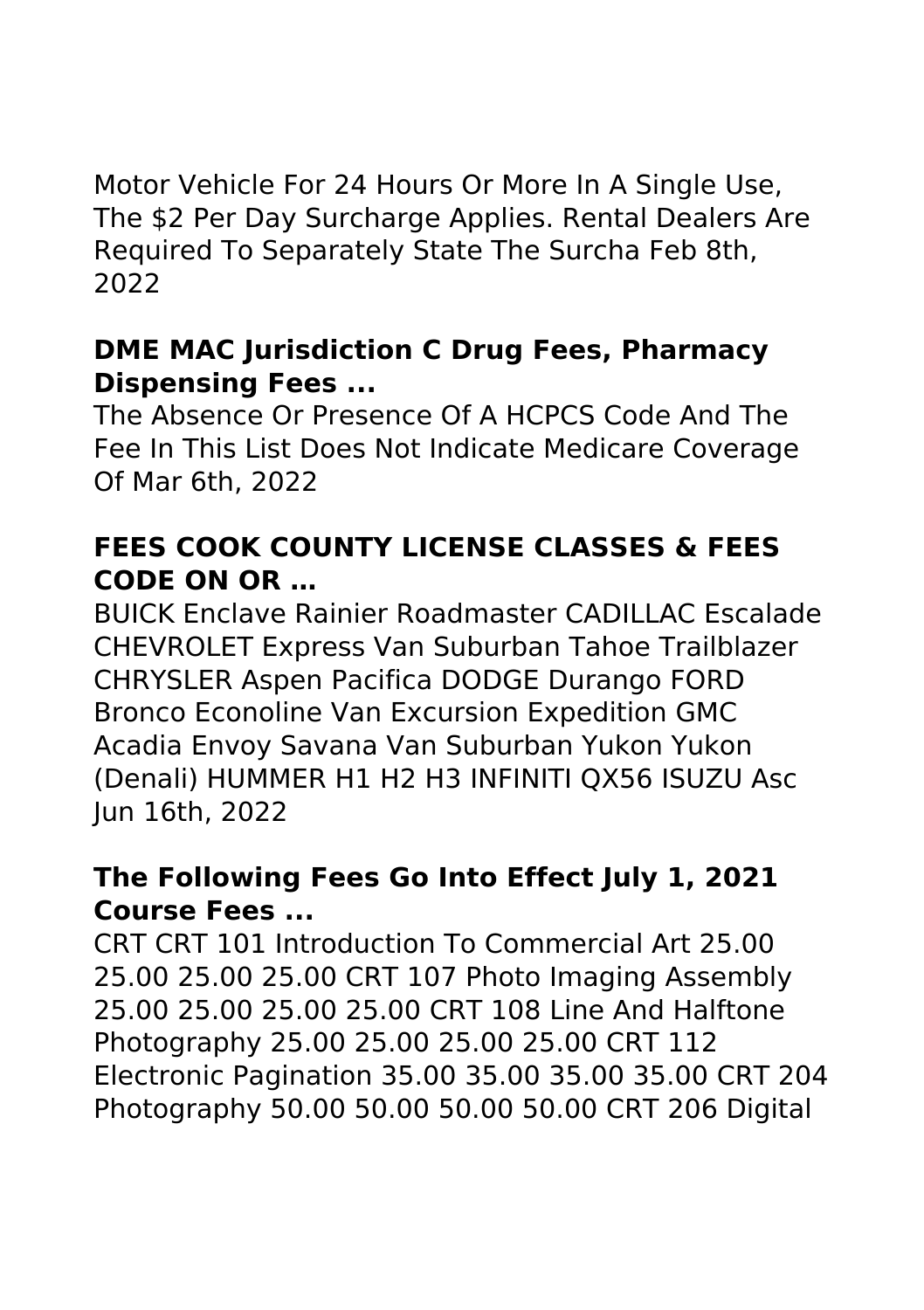# Imaging 40.00 40.00 40.00 40.00 Apr 11th, 2022

# **Winter Sports Fees Band Fees DUE IMMEDIATELY Notes Due**

Results Will Be Available To Schools And Families Towards The End Of Next Term. 50th Anniversary Survey The School Always Welcomes Feedback Which Helps To Evaluate School Effectiveness And Inform School Planning. At The End Of Term One, 102 Respondents Completed The 50th Anniversary Survey. The Apr 4th, 2022

# **NO DIGITIZING FEES NO PER CHARACTER COUNT FEES! NO …**

XL(18-20) SPORT-TEK' POSICHARGE MESH" REVERSIBLE SHORTS Train In Total Comfort. Our Reversible Short Scores Big With Its Smooth Windowpane Mesh. An Athletic Cut Ensures Unrestricted Movement. 3.2-ounce, 100% Cationic Polyester Mesh White Mesh Reverse Double-layer Construction With Open, I Mar 7th, 2022

# **DOCUMENT. 15400931 Titles:1 / Pages: 11 Fees . -4- No Fees ...**

Document. 15400931 Titles:1 / Pages: 11 Recorded At The Request Of And When Recorded Mail To: State Of California State Lands Commission 100 Howe Ave. Suite 100 South Sacramento, Ca 95825 Attn: Legal Unit Telephone: (916) 574-1850 State Of California -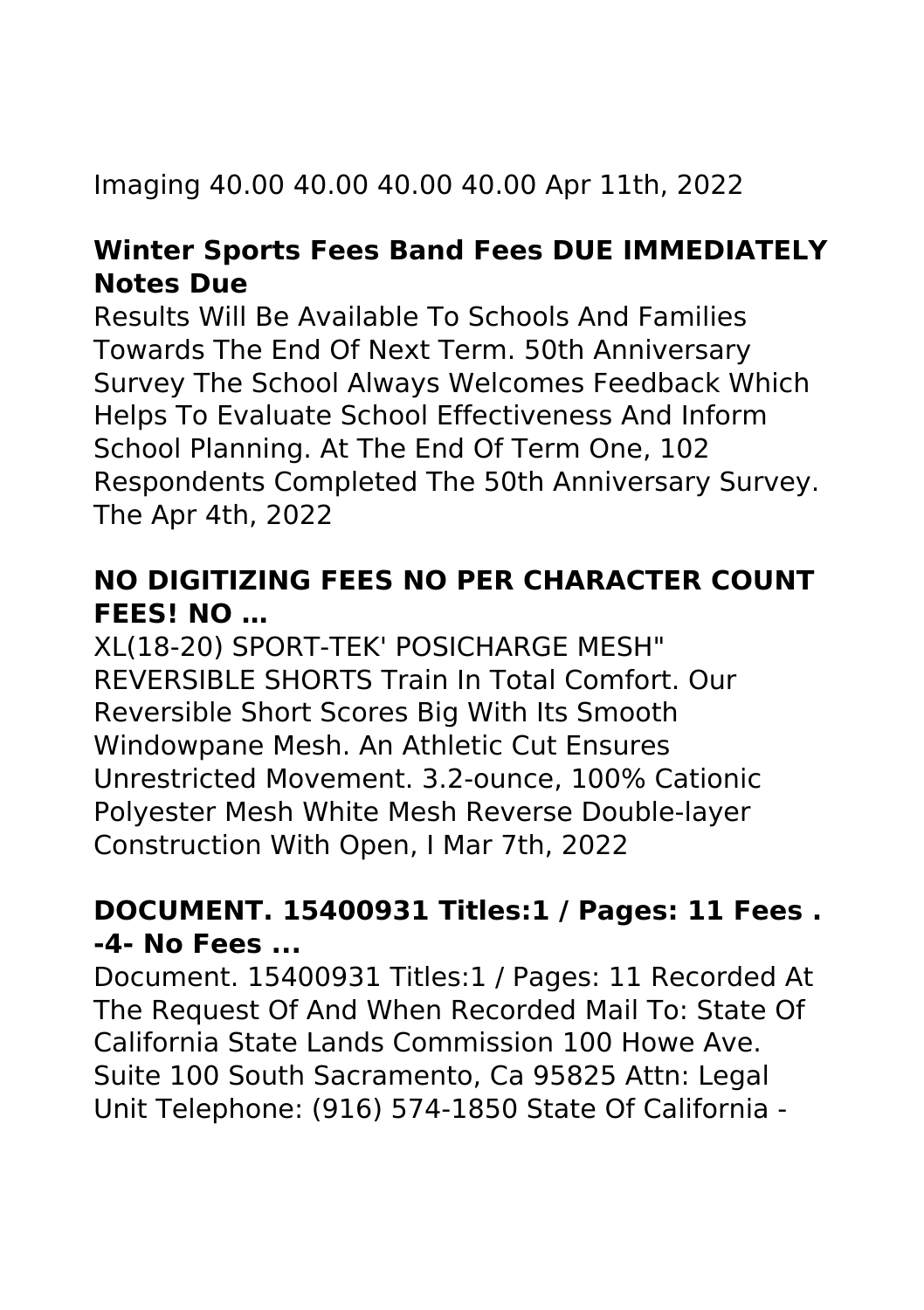Official Business Document Entitled To Free Recordation Pursuant To Government Code May 14th, 2022

# **DESCRIPTION OF FEES Fees Due By July 1, 2021**

Start Of School. The Fee For This Plan Will Be \$1015 From The Laundry Service Provider For The 2021-2022 School Year, And It Will Be Billed Through The Student's Tuition Account And Is Due By July 1st. Personalized Laundry Bags Will Be Distributed On The Opening Day Of School. An Optional Jan 11th, 2022

# **City&Guilds 480hr Diploma In Patisserie Curriculum & Fees ...**

Business Plan For A Pastry & Bakery Operation Staffing & Kitchen Action Plans . Pg. 2pg. 222 FB ACADEMY, 777/7, Alto Porvorim, Near Wadakode, GFB ACADEMY, ... Macaron Palmiers Financiers Cheese-cakes . Pg. 4pg. 444 FB ACADEMY, 777/7, Alto Porvorim, Near Wadakode, GFB ACADEMY, 777/7, Alto Porvorim, ... Jun 11th, 2022

# **CURRICULUM & FEES - 2019 LEVEL 2 IVQ DIPLOMA IN FOOD ...**

Business Plan For A Pastry & Bakery Operation Staffing & Kitchen Action Plans . Pg. 2pg. 222 FB ACADEMY, 777/7, Alto Porvorim, Near Wadakode, GFB ACADEMY, ... Macaron Palmiers Financiers Cheese-cakes . Pg. 4pg. 444 FB ACADEMY, 777/7, Alto Porvorim, Near